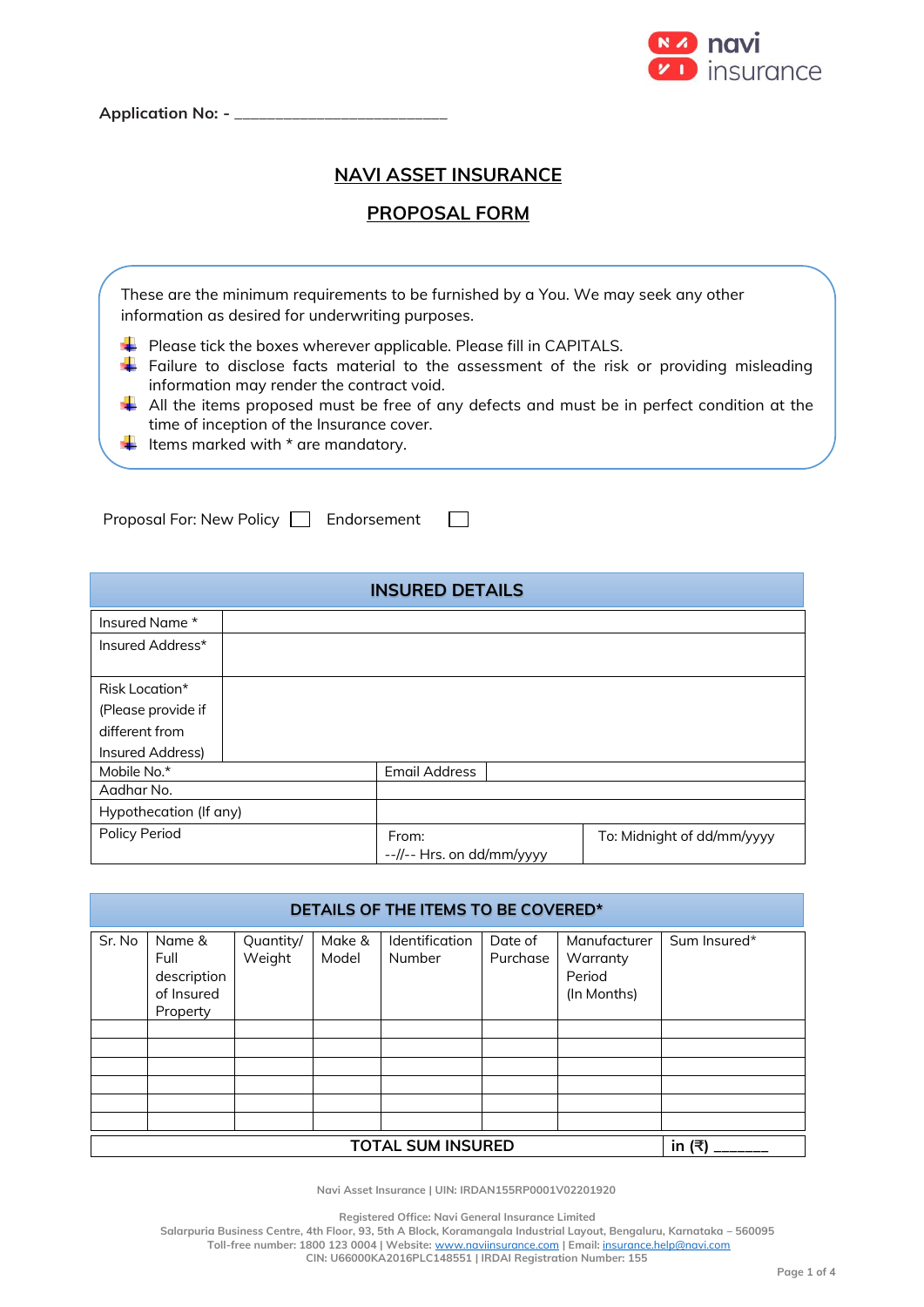

| <b>Restrict the Covers (select minimum 2 covers)</b>                   |                                           |  |  |  |  |  |  |
|------------------------------------------------------------------------|-------------------------------------------|--|--|--|--|--|--|
| (Put a tick mark to select) *                                          |                                           |  |  |  |  |  |  |
| 1. Screen Damage                                                       | 4. Fire & Act of God Perils               |  |  |  |  |  |  |
| (For items with Digital Screen)                                        |                                           |  |  |  |  |  |  |
| 2. Liquid Damage                                                       | 5. Burglary & Theft                       |  |  |  |  |  |  |
| 3. Accidental Damage                                                   | 6. Extended Warranty                      |  |  |  |  |  |  |
| (Including digital screen and liquid damage)                           | (After expiry of Manufacturer's Warranty) |  |  |  |  |  |  |
| <b>Cover the Exclusions:</b>                                           |                                           |  |  |  |  |  |  |
| Following exclusion can be covered on payment of Additional Premium*   |                                           |  |  |  |  |  |  |
| 1. Riot/Strike/Malicious Act                                           | 4. Loss or Damage to Battery              |  |  |  |  |  |  |
| 2. Unoccupancy extension> 30 days.                                     | 5. Pair and Set                           |  |  |  |  |  |  |
| 3. Misplacement                                                        | 6. Electrical/Mechanical /Electronic      |  |  |  |  |  |  |
|                                                                        | Breakdown                                 |  |  |  |  |  |  |
| 7. Jewellery and Valuables coverage in Bank Locker or any other locker |                                           |  |  |  |  |  |  |
| Do You wish to opt for:                                                |                                           |  |  |  |  |  |  |
| Reinstatement of Sum Insured<br>1)                                     | Yes                                       |  |  |  |  |  |  |
| Waiver of Condition of Average<br>2)                                   | Yes                                       |  |  |  |  |  |  |
| Depreciation<br>3)                                                     | Yes<br>% Opted<br>No                      |  |  |  |  |  |  |
| Deductible<br>4)                                                       | %/Amount<br>Yes<br>No                     |  |  |  |  |  |  |

| Additional Information*                           |                                                                  |      |                            |                                                       |  |  |  |  |  |
|---------------------------------------------------|------------------------------------------------------------------|------|----------------------------|-------------------------------------------------------|--|--|--|--|--|
| <b>Safety Measures available within Premises:</b> |                                                                  |      |                            |                                                       |  |  |  |  |  |
| (Applicable in case of Fire & AOG/Burglary/Theft) |                                                                  |      |                            |                                                       |  |  |  |  |  |
|                                                   | Is Your Equipment having Annual Maintenance Cover?<br>Yes<br>No. |      |                            |                                                       |  |  |  |  |  |
| <b>Please provide Previous Policy details:</b>    |                                                                  |      |                            |                                                       |  |  |  |  |  |
| Name of the Insurer<br>Policy Number              |                                                                  | Year | Policy coverage            | Premium Details in (₹)                                |  |  |  |  |  |
|                                                   |                                                                  |      |                            |                                                       |  |  |  |  |  |
|                                                   | Please provide Claim History for the last 3 years:               |      |                            |                                                       |  |  |  |  |  |
| Name of Insurer                                   | Year                                                             |      | Description of Loss/Damage | <b>Total Claim Amount</b><br>Paid /Outstanding in (₹) |  |  |  |  |  |
|                                                   |                                                                  |      |                            |                                                       |  |  |  |  |  |
|                                                   |                                                                  |      |                            |                                                       |  |  |  |  |  |
|                                                   |                                                                  |      |                            |                                                       |  |  |  |  |  |
| Any other information please specify:             |                                                                  |      |                            |                                                       |  |  |  |  |  |

**Navi Asset Insurance | UIN: IRDAN155RP0001V02201920**

**Registered Office: Navi General Insurance Limited**

**Salarpuria Business Centre, 4th Floor, 93, 5th A Block, Koramangala Industrial Layout, Bengaluru, Karnataka – 560095 Toll-free number: 1800 123 0004 | Website:** [www.naviinsurance.com](http://www.naviinsurance.com/) **| Email:** [insurance.help@navi.com](mailto:insurance.help@navi.com)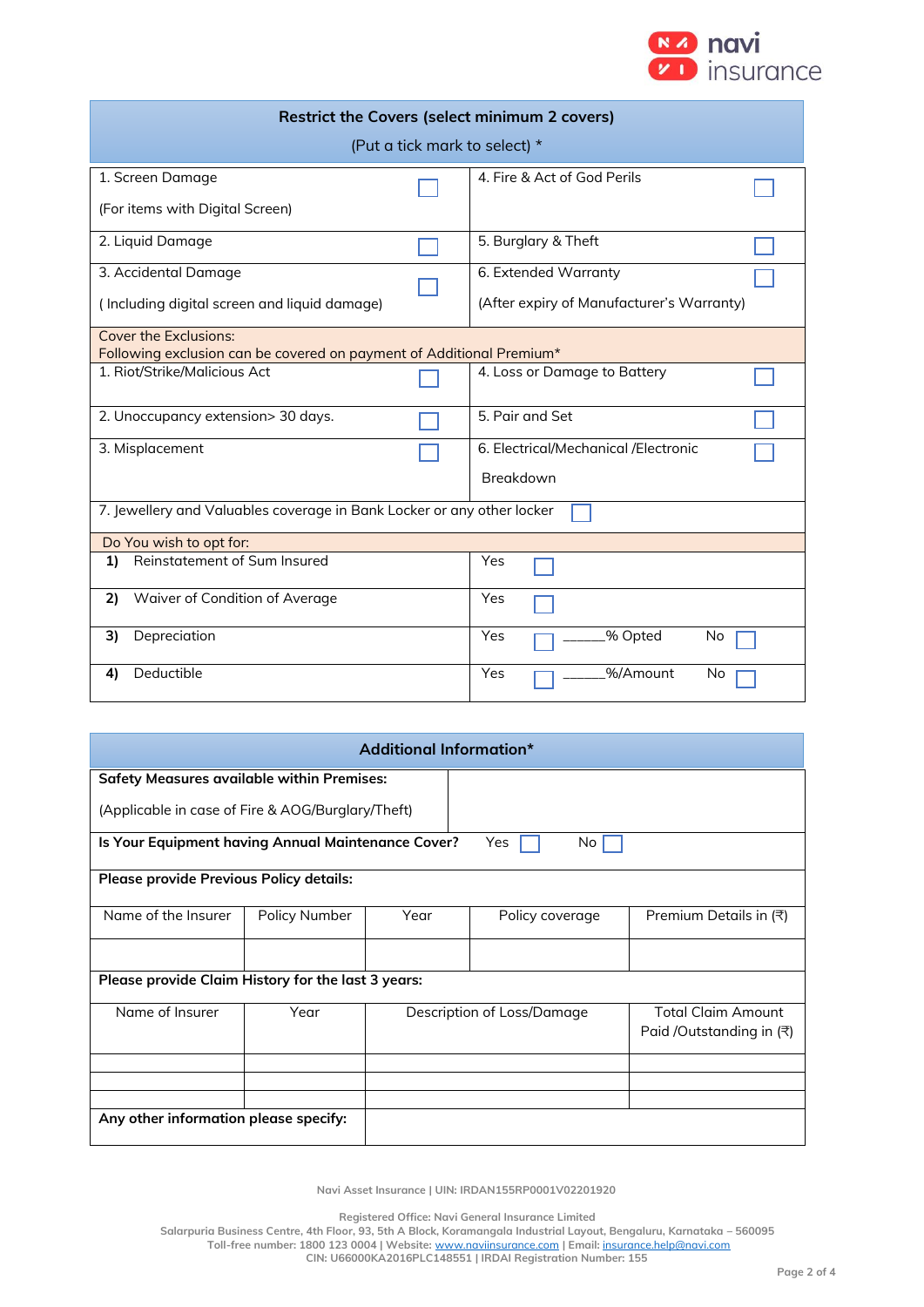

Has any company Declined/Cancelled/ Refused to renew/ Accept on special terms in the past? If Yes, please give the details: ……………………….

| <b>PREMIUM PAYMENT AND BANK DETAILS*</b>                                                                                                                                                                                                                                                                                                                                                                                |                           |                                                                                                                                                                                                                                                                                                                                                                     |        |                    |  |                            |                        |   |    |                                                                                                                                                                                                                                                                                                                                                                                             |   |
|-------------------------------------------------------------------------------------------------------------------------------------------------------------------------------------------------------------------------------------------------------------------------------------------------------------------------------------------------------------------------------------------------------------------------|---------------------------|---------------------------------------------------------------------------------------------------------------------------------------------------------------------------------------------------------------------------------------------------------------------------------------------------------------------------------------------------------------------|--------|--------------------|--|----------------------------|------------------------|---|----|---------------------------------------------------------------------------------------------------------------------------------------------------------------------------------------------------------------------------------------------------------------------------------------------------------------------------------------------------------------------------------------------|---|
|                                                                                                                                                                                                                                                                                                                                                                                                                         |                           |                                                                                                                                                                                                                                                                                                                                                                     |        |                    |  |                            |                        |   |    |                                                                                                                                                                                                                                                                                                                                                                                             |   |
| Payment Option:                                                                                                                                                                                                                                                                                                                                                                                                         |                           | Cheque<br>П                                                                                                                                                                                                                                                                                                                                                         |        | Demand Draft       |  | Fund<br>$\Box$<br>Transfer |                        |   | П. | Pay Order                                                                                                                                                                                                                                                                                                                                                                                   | ⊠ |
|                                                                                                                                                                                                                                                                                                                                                                                                                         |                           | Debit Card                                                                                                                                                                                                                                                                                                                                                          | $\Box$ | <b>Credit Card</b> |  | □                          |                        |   |    |                                                                                                                                                                                                                                                                                                                                                                                             |   |
| Premium Amount:                                                                                                                                                                                                                                                                                                                                                                                                         | ₹                         |                                                                                                                                                                                                                                                                                                                                                                     |        |                    |  | Amount in Words:           |                        |   |    |                                                                                                                                                                                                                                                                                                                                                                                             |   |
| For Cheque/DD/PO (Payable in favour of Navi General Insurance Company Limited):                                                                                                                                                                                                                                                                                                                                         |                           |                                                                                                                                                                                                                                                                                                                                                                     |        |                    |  |                            |                        |   |    |                                                                                                                                                                                                                                                                                                                                                                                             |   |
| <b>Account Holder Name:</b>                                                                                                                                                                                                                                                                                                                                                                                             |                           |                                                                                                                                                                                                                                                                                                                                                                     |        |                    |  |                            |                        |   |    |                                                                                                                                                                                                                                                                                                                                                                                             |   |
| <b>Instrument Number</b>                                                                                                                                                                                                                                                                                                                                                                                                |                           | <u> 1990 - Johann Barn, amerikansk politiker (</u>                                                                                                                                                                                                                                                                                                                  |        |                    |  |                            | <b>Instrument Date</b> |   |    | $\begin{picture}(20,20) \put(0,0){\dashbox{0.5}(5,0){ }} \put(15,0){\circle{10}} \put(15,0){\circle{10}} \put(15,0){\circle{10}} \put(15,0){\circle{10}} \put(15,0){\circle{10}} \put(15,0){\circle{10}} \put(15,0){\circle{10}} \put(15,0){\circle{10}} \put(15,0){\circle{10}} \put(15,0){\circle{10}} \put(15,0){\circle{10}} \put(15,0){\circle{10}} \put(15,0){\circle{10}} \put(15,0$ |   |
| Instrument Amount                                                                                                                                                                                                                                                                                                                                                                                                       |                           | $\begin{minipage}{.4\linewidth} \begin{tabular}{l} \bf 1 & 0 & 0 \\ \bf 2 & 0 & 0 \\ \bf 3 & 0 & 0 \\ \bf 4 & 0 & 0 \\ \bf 5 & 0 & 0 \\ \bf 6 & 0 & 0 \\ \bf 7 & 0 & 0 \\ \bf 8 & 0 & 0 \\ \bf 9 & 0 & 0 \\ \bf 10 & 0 & 0 \\ \bf 11 & 0 & 0 \\ \bf 12 & 0 & 0 \\ \bf 13 & 0 & 0 \\ \bf 14 & 0 & 0 \\ \bf 15 & 0 & 0 \\ \bf 16 & 0 & 0 \\ \bf 17 & 0 & 0 \\ \bf 18$ |        |                    |  | <b>Bank Name</b>           |                        | ÷ |    |                                                                                                                                                                                                                                                                                                                                                                                             |   |
| Credit/Debit Card No. :                                                                                                                                                                                                                                                                                                                                                                                                 |                           |                                                                                                                                                                                                                                                                                                                                                                     |        |                    |  | <b>Expiry Date</b>         |                        | ÷ |    | <u> 1990 - Johann Barbara, martin a</u>                                                                                                                                                                                                                                                                                                                                                     |   |
| Fund Transfer/Wallet: Name of Bank/Wallet<br>Transaction Number: <u>__________________</u>                                                                                                                                                                                                                                                                                                                              |                           |                                                                                                                                                                                                                                                                                                                                                                     |        |                    |  |                            |                        |   |    |                                                                                                                                                                                                                                                                                                                                                                                             |   |
| PAN Number : ________________________<br>TAN Number:                                                                                                                                                                                                                                                                                                                                                                    |                           |                                                                                                                                                                                                                                                                                                                                                                     |        |                    |  |                            |                        |   |    |                                                                                                                                                                                                                                                                                                                                                                                             |   |
| Note:<br>As per the Regulatory requirements, we can affect payment of the refund (if any) and or claims only through<br>Electronic Clearing System (ECS) / National Electronic Funds Transfer (NEFT) / Real Time Gross Settlement<br>(RTGS) / Interbank Mobile Payment Service (IMPS). If the premium payment mode is other than cheque,<br>please provide your account details as mentioned below for refund purposes. |                           |                                                                                                                                                                                                                                                                                                                                                                     |        |                    |  |                            |                        |   |    |                                                                                                                                                                                                                                                                                                                                                                                             |   |
| Account No.                                                                                                                                                                                                                                                                                                                                                                                                             | ÷                         |                                                                                                                                                                                                                                                                                                                                                                     |        |                    |  | <b>IFSC/MICR</b><br>Code   |                        | ÷ |    |                                                                                                                                                                                                                                                                                                                                                                                             |   |
| UPI ID                                                                                                                                                                                                                                                                                                                                                                                                                  |                           |                                                                                                                                                                                                                                                                                                                                                                     |        |                    |  | <b>Branch Name:</b>        |                        |   |    |                                                                                                                                                                                                                                                                                                                                                                                             |   |
| Type of Account                                                                                                                                                                                                                                                                                                                                                                                                         | $\mathbb{R}^{\mathbb{Z}}$ | <b>Saving Bank's Account</b><br><b>Others (Please Specify)</b>                                                                                                                                                                                                                                                                                                      |        | П.<br>$\Box$       |  |                            | Current Account □      |   |    |                                                                                                                                                                                                                                                                                                                                                                                             |   |
|                                                                                                                                                                                                                                                                                                                                                                                                                         |                           |                                                                                                                                                                                                                                                                                                                                                                     |        |                    |  |                            |                        |   |    |                                                                                                                                                                                                                                                                                                                                                                                             |   |

| ELECTRONIC INSURANCE ACCOUNT DETAILS OF PROPOSER                                                                                                                                                                                                               |                                     |                      |  |  |  |
|----------------------------------------------------------------------------------------------------------------------------------------------------------------------------------------------------------------------------------------------------------------|-------------------------------------|----------------------|--|--|--|
| (Email Id is mandatory)                                                                                                                                                                                                                                        |                                     |                      |  |  |  |
| Do you have an EIA : $\Box$ Yes $\Box$ No                                                                                                                                                                                                                      | If No, do you wish to apply for EIA | $\Box$ Yes $\Box$ No |  |  |  |
| If Yes, please quote the EIA number<br>くく こうしょう しょうしょう                                                                                                                                                                                                         |                                     |                      |  |  |  |
| If applied, please mention your preferred Insurance Repository<br>: < <u>&lt;_____________________</u> ___>>                                                                                                                                                   |                                     |                      |  |  |  |
| Email Id (Registered with Insurance Repository)<br>くく ショー・ショー・ショー シン                                                                                                                                                                                           |                                     |                      |  |  |  |
| Your Policy will be credited in your EIA account and your address details as mentioned in the EIA shall<br>override the address provided in this proposal for Insurance. We request you to inform the Repository of any<br>changes in the details immediately. |                                     |                      |  |  |  |

**Navi Asset Insurance | UIN: IRDAN155RP0001V02201920**

**Registered Office: Navi General Insurance Limited**

**Salarpuria Business Centre, 4th Floor, 93, 5th A Block, Koramangala Industrial Layout, Bengaluru, Karnataka – 560095 Toll-free number: 1800 123 0004 | Website:** [www.naviinsurance.com](http://www.naviinsurance.com/) **| Email:** [insurance.help@navi.com](mailto:insurance.help@navi.com)

**CIN: U66000KA2016PLC148551 | IRDAI Registration Number: 155**